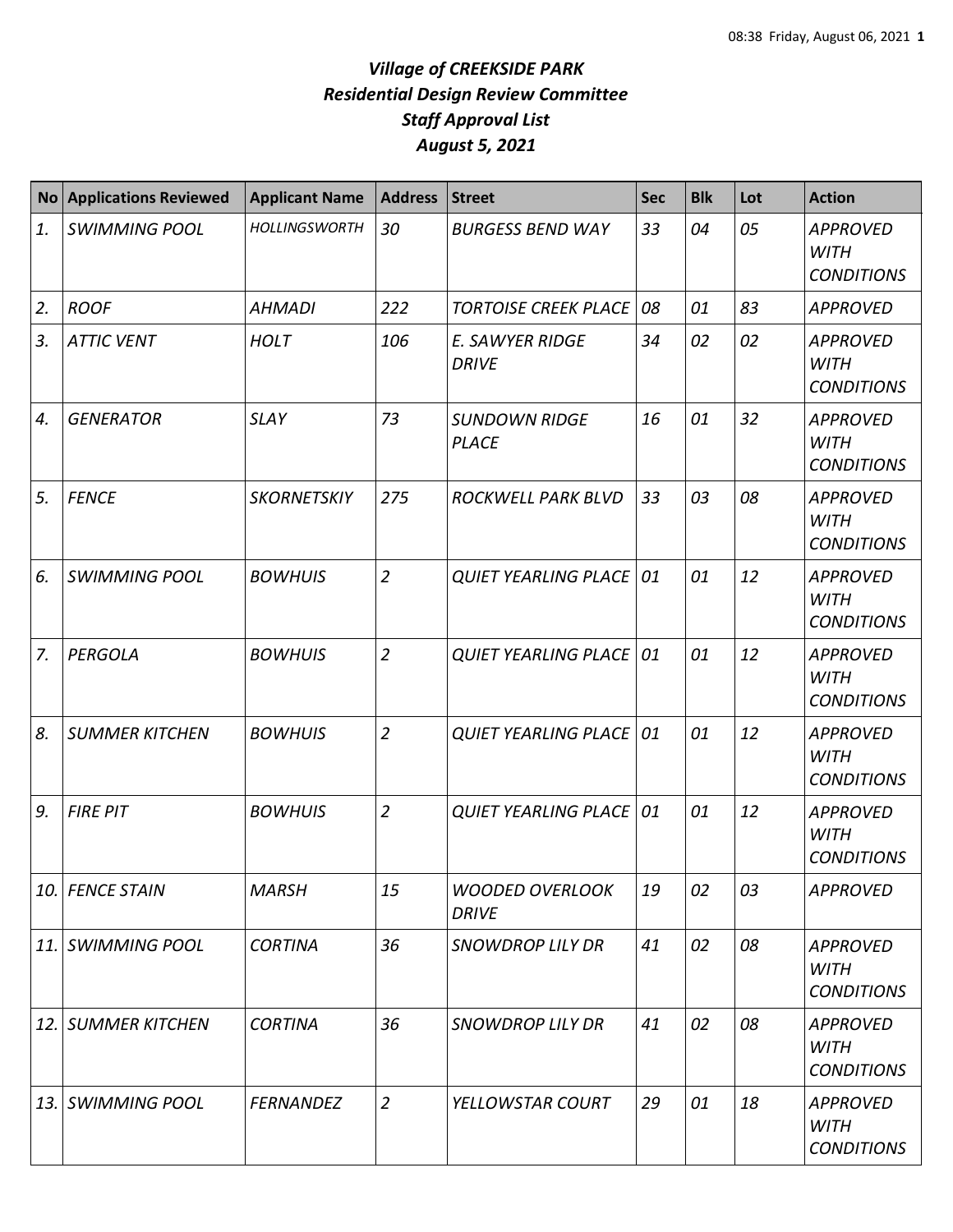| <b>No</b> | <b>Applications Reviewed</b> | <b>Applicant Name</b> | <b>Address</b> | <b>Street</b>                             | <b>Sec</b> | <b>Blk</b> | Lot | <b>Action</b>                                       |
|-----------|------------------------------|-----------------------|----------------|-------------------------------------------|------------|------------|-----|-----------------------------------------------------|
| 14.       | <b>PATIO COVER</b>           | <b>FERNANDEZ</b>      | $\overline{2}$ | YELLOWSTAR COURT                          | 29         | 01         | 18  | <b>APPROVED</b><br><b>WITH</b><br><b>CONDITIONS</b> |
| 15.       | <b>POOL BATH</b>             | <b>FERNANDEZ</b>      | $\overline{2}$ | YELLOWSTAR COURT                          | 29         | 01         | 18  | <b>APPROVED</b><br><b>WITH</b><br><b>CONDITIONS</b> |
| 16.       | <b>SUMMER KITCHEN</b>        | <b>FERNANDEZ</b>      | $\overline{2}$ | YELLOWSTAR COURT                          | 29         | 01         | 18  | <b>APPROVED</b><br><b>WITH</b><br><b>CONDITIONS</b> |
| 17.       | <b>FIREPIT</b>               | <b>FERNANDEZ</b>      | $\overline{2}$ | YELLOWSTAR COURT                          | 29         | 01         | 18  | <b>APPROVED</b><br><b>WITH</b><br><b>CONDITIONS</b> |
| 18.       | <b>TREE REMOVAL</b>          | <b>FERNANDEZ</b>      | $\overline{2}$ | YELLOWSTAR COURT                          | 29         | 01         | 18  | <b>APPROVED</b><br><b>WITH</b><br><b>CONDITIONS</b> |
| 19.       | PERGOLA                      | MASP2 LLC             | 134            | <b>E. LASTING SPRING</b><br><b>CIRCLE</b> | 08         | 01         | 05  | <b>APPROVED</b><br><b>WITH</b><br><b>CONDITIONS</b> |
| 20.       | <b>SUMMER KITCHEN</b>        | <b>MASP2 LLC</b>      | 134            | <b>E. LASTING SPRING</b><br><b>CIRCLE</b> | 08         | 01         | 05  | <b>APPROVED</b><br><b>WITH</b><br><b>CONDITIONS</b> |
| 21.       | <b>GENERATOR</b>             | <b>DIVEN</b>          | 10             | <b>GULL ROCK PLACE</b>                    | 05         | 02         | 43  | <b>APPROVED</b><br><b>WITH</b><br><b>CONDITIONS</b> |
| 22.       | <b>GENERATOR</b>             | <b>DEAR</b>           | 67             | <b>SAWBRIDGE CIRCLE</b>                   | 29         | 02         | 11  | <b>APPROVED</b><br><b>WITH</b><br><b>CONDITIONS</b> |
| 23.       | <b>GENERATOR</b>             | VILLALUNA             | 70             | <b>FOOTBRIDGE WAY</b>                     | 36         | 08         | 03  | <b>APPROVED</b><br>WITH<br><b>CONDITIONS</b>        |
| 24.       | <b>GENERATOR</b>             | <b>GOFF</b>           | 42             | <b>LAKE VOYAGEUR DRIVE</b>                | 18         | 01         | 59  | <b>APPROVED</b><br><b>WITH</b><br><b>CONDITIONS</b> |
| 25.       | <b>SWIMMING POOL</b>         | <b>FETNER</b>         | 106            | N. WINTER SUNRISE<br><b>CIRCLE</b>        | 38         | 02         | 11  | <b>APPROVED</b><br><b>WITH</b><br><b>CONDITIONS</b> |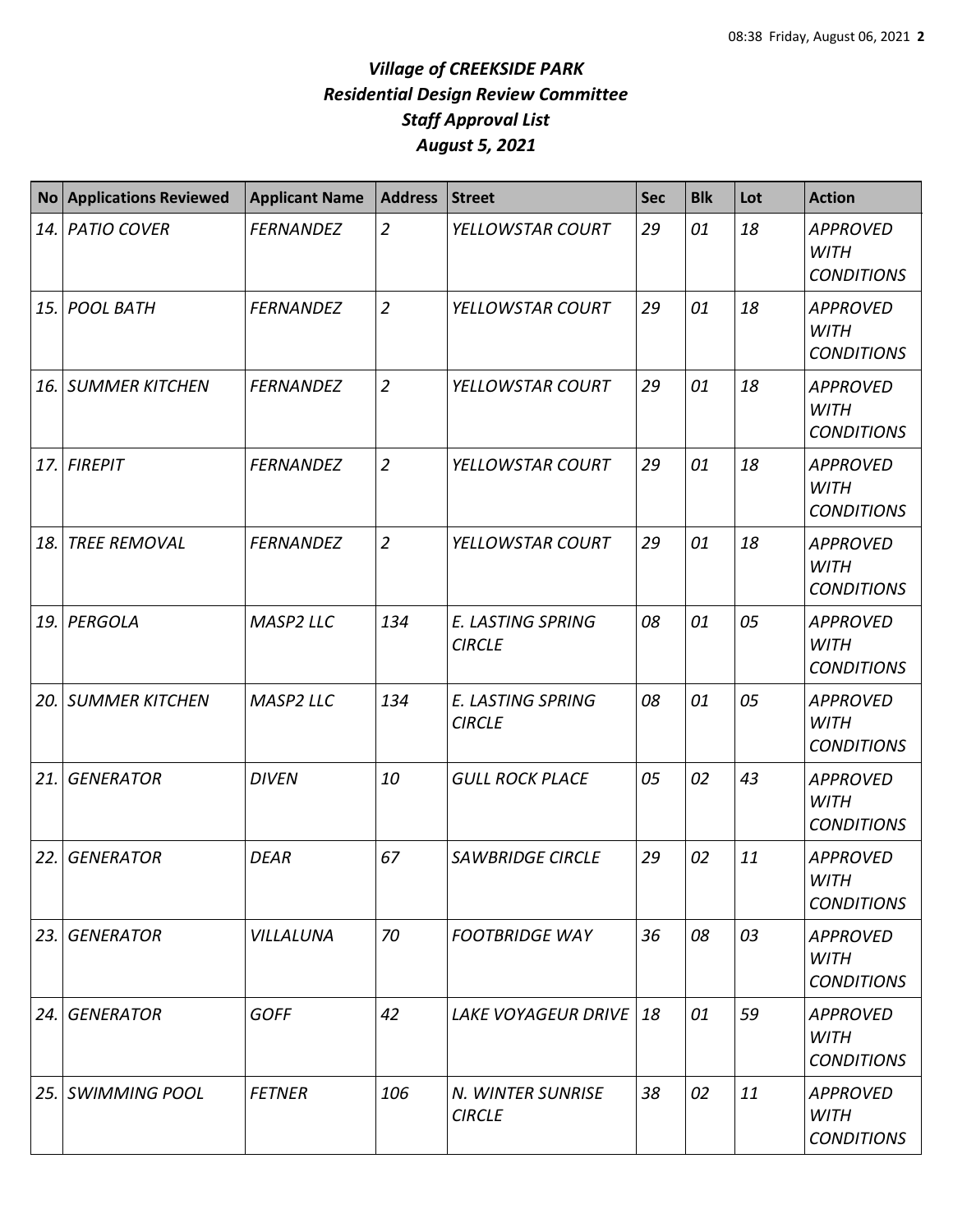| <b>No</b> | <b>Applications Reviewed</b> | <b>Applicant Name</b> | <b>Address</b> | <b>Street</b>                          | <b>Sec</b> | <b>Blk</b> | Lot | <b>Action</b>                                       |
|-----------|------------------------------|-----------------------|----------------|----------------------------------------|------------|------------|-----|-----------------------------------------------------|
| 26.       | <b>FIREPIT</b>               | <b>FETNER</b>         | 106            | N. WINTER SUNRISE<br><b>CIRCLE</b>     | 38         | 02         | 11  | <b>APPROVED</b><br><b>WITH</b><br><b>CONDITIONS</b> |
| 27.       | <b>ARTIFICIAL TURF</b>       | <b>FETNER</b>         | 106            | N. WINTER SUNRISE<br><b>CIRCLE</b>     | 38         | 02         | 11  | <b>APPROVED</b><br><b>WITH</b><br><b>CONDITIONS</b> |
| 28.       | <b>ROOF</b>                  | <b>BOKHARI</b>        | $\overline{3}$ | <b>TALLGRASS WAY</b>                   | 14         | 02         | 10  | <b>APPROVED</b>                                     |
| 29.       | <b>TREE REMOVAL</b>          | <b>FESSLER</b>        | $\overline{2}$ | <b>BLUE MESA COURT</b>                 | 25         | 01         | 24  | <b>APPROVED</b>                                     |
| 30.       | <b>DRIVEWAY WIDENING</b>     | <b>BRADDOCK</b>       | 22             | S. BRAIDED BRANCH<br><b>DRIVE</b>      | 31         | 01         | 25  | <b>APPROVED</b>                                     |
| 31.       | PAVING                       | <b>BRADDOCK</b>       | 22             | S. BRAIDED BRANCH<br><b>DRIVE</b>      | 31         | 01         | 25  | <b>APPROVED</b>                                     |
| 32.       | <b>TRAMPOLINE</b>            | <b>DILLON</b>         | 64             | <b>WINTER SUNRISE</b><br><b>CIRCLE</b> | 38         | 02         | 18  | <b>APPROVED</b><br><b>WITH</b><br><b>CONDITIONS</b> |
| 33.       | <b>BASKETBALL GOAL</b>       | <b>DILLON</b>         | 64             | <b>WINTER SUNRISE</b><br><b>CIRCLE</b> | 38         | 02         | 18  | <b>APPROVED</b><br><b>WITH</b><br><b>CONDITIONS</b> |
| 34.       | PERGOLA                      | <b>ALVAREZ</b>        | 19             | <b>ELANDER BLOSSOM</b><br><b>DRIVE</b> | 32         | 01         | 55  | <b>APPROVED</b><br><b>WITH</b><br><b>CONDITIONS</b> |
| 35.       | <b>SUMMER KITCHEN</b>        | <b>ALVAREZ</b>        | 19             | <b>ELANDER BLOSSOM</b><br><b>DRIVE</b> | 32         | 01         | 55  | <b>APPROVED</b><br><b>WITH</b><br><b>CONDITIONS</b> |
|           | 36. SCREENS                  | PATEL                 | 122            | S. CURLY WILLOW<br><b>CIRCLE</b>       | 15         | 01         | 14  | <b>APPROVED</b>                                     |
|           | 37. PAVING                   | <b>MOUL</b>           | 23             | <b>GENTLE BRANCH PLACE   42</b>        |            | 01         | 22  | <b>APPROVED</b>                                     |
|           | 38. SWIMMING POOL            | <b>HERRERA</b>        | 11             | <b>ARGOSY BEND PLACE</b>               | 24         | 01         | 29  | <b>APPROVED</b><br><b>WITH</b><br><b>CONDITIONS</b> |
| 39.       | <b>PATIO COVER</b>           | <b>BUENROSTRO</b>     | 23             | <b>BLUE VIOLET COURT</b>               | 22         | 02         | 18  | <b>APPROVED</b><br><b>WITH</b><br><b>CONDITIONS</b> |
| 40.       | PERGOLA                      | <b>BUENROSTRO</b>     | 23             | <b>BLUE VIOLET COURT</b>               | 22         | 02         | 18  | <b>APPROVED</b><br><b>WITH</b><br><b>CONDITIONS</b> |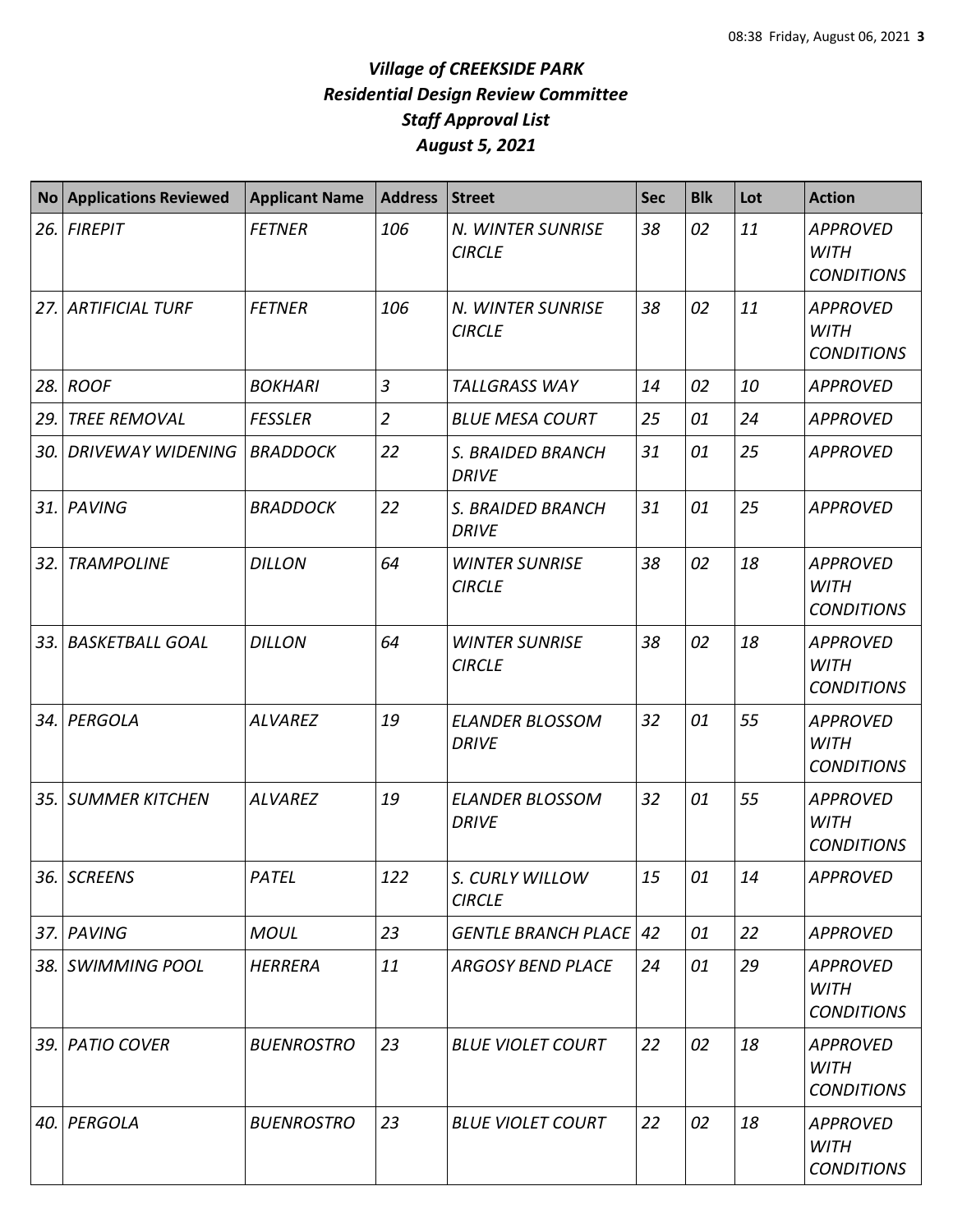| <b>No</b> | <b>Applications Reviewed</b> | <b>Applicant Name</b>                             | <b>Address</b> | <b>Street</b>                      | <b>Sec</b> | <b>Blk</b> | Lot | <b>Action</b>                                       |
|-----------|------------------------------|---------------------------------------------------|----------------|------------------------------------|------------|------------|-----|-----------------------------------------------------|
| 41.       | <b>SUMMER KITCHEN</b>        | <b>BUENROSTRO</b>                                 | 23             | <b>BLUE VIOLET COURT</b>           | 22         | 02         | 18  | <b>APPROVED</b><br><b>WITH</b><br><b>CONDITIONS</b> |
| 42.       | <b>FIRE PIT</b>              | <b>BUENROSTRO</b>                                 | 23             | <b>BLUE VIOLET COURT</b>           | 22         | 02         | 18  | <b>APPROVED</b><br><b>WITH</b><br><b>CONDITIONS</b> |
| 43.       | <b>GENERATOR</b>             | <b>POWERS</b>                                     | 46             | <b>BEACONS LIGHT PLACE</b>         | 19         | 01         | 22  | <b>APPROVED</b><br><b>WITH</b><br><b>CONDITIONS</b> |
| 44.       | <b>COLOR</b>                 | 54 WITHERBEE<br><b>PLACE LLC</b>                  | 54             | <b>WITHERBEE PLACE</b>             | 05         | 01         | 02  | <b>APPROVED</b>                                     |
| 45.       | WALKWAY                      | <b>REED</b>                                       | 78             | <b>FOOTBRIDGE WAY</b>              | 36         | 08         | 05  | <b>APPROVED</b>                                     |
| 46.       | <b>ROOF</b>                  | <b>FELDER</b>                                     | 38             | <b>DRIFTDALE PLACE</b>             | 04         | 01         | 06  | <b>APPROVED</b>                                     |
| 47.       | <b>GENERATOR</b>             | <b>HEMKE</b>                                      | 78             | E. CRYSTAL CANYON<br><b>CIRCLE</b> | 01         | 02         | 13  | <b>APPROVED</b><br><b>WITH</b><br><b>CONDITIONS</b> |
| 48.       | <b>FIREPLACE</b>             | <b>HEMKE</b>                                      | 78             | E. CRYSTAL CANYON<br><b>CIRCLE</b> | 01         | 02         | 13  | <b>APPROVED</b><br><b>WITH</b><br><b>CONDITIONS</b> |
| 49.       | <b>SWIMMING POOL</b>         | <b>LEPAEM</b><br><b>INVESTMENTS</b><br><b>LLC</b> | 18             | <b>FOOTBRIDGE WAY</b>              | 36         | 03         | 05  | <b>APPROVED</b><br><b>WITH</b><br><b>CONDITIONS</b> |
| 50.       | <b>PATIO COVER</b>           | <b>MIRCHANDANI</b>                                | 54             | <b>TIDWILLOW PLACE</b>             | 02         | 02         | 24  | <b>APPROVED</b><br><b>WITH</b><br><b>CONDITIONS</b> |
|           | 51. FIREPIT                  | <b>MIRCHANDANI</b>                                | 54             | <b>TIDWILOW PLACE</b>              | 02         | 02         | 24  | <b>APPROVED</b><br>WITH<br><b>CONDITIONS</b>        |
| 52.       | PAVING                       | <b>MIRCHANDANI</b>                                | 54             | <b>TIDWILLOW PLACE</b>             | 02         | 02         | 24  | <b>APPROVED</b>                                     |
| 53.       | <b>FIREPLACE</b>             | <b>MURDOCH</b>                                    | 70             | <b>SPINCASTER DRIVE</b>            | 17         | 01         | 11  | <b>APPROVED</b><br><b>WITH</b><br><b>CONDITIONS</b> |
| 54.       | <b>GENERATOR</b>             | <b>ORR LIVING</b><br><b>TRUST</b>                 | 123            | <b>GILDWOOD PLACE</b>              | 13         | 01         | 04  | <b>APPROVED</b><br><b>WITH</b><br><b>CONDITIONS</b> |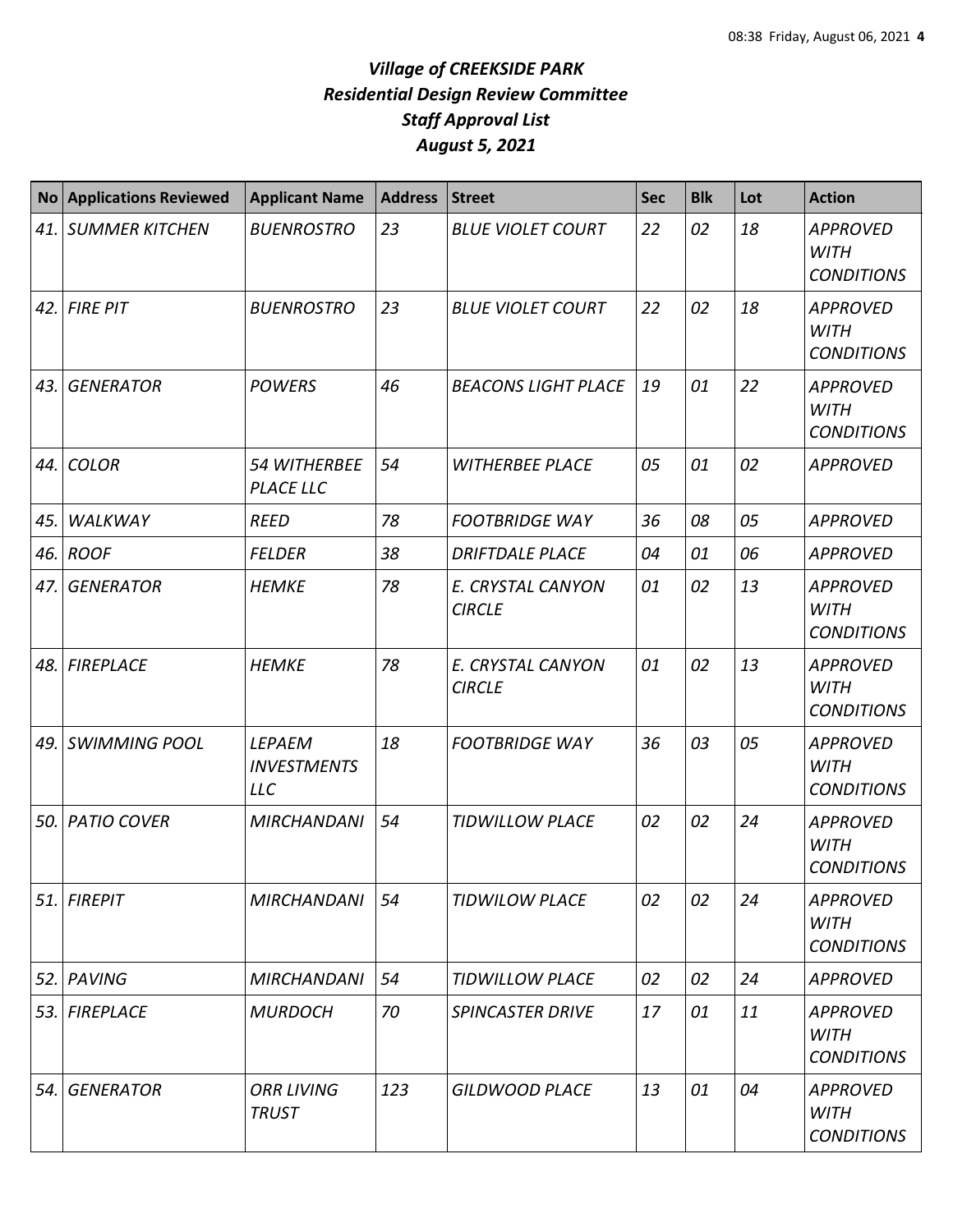| <b>No</b> | <b>Applications Reviewed</b> | <b>Applicant Name</b>           | <b>Address</b>   | <b>Street</b>                          | Sec | <b>Blk</b> | Lot | <b>Action</b>                                       |
|-----------|------------------------------|---------------------------------|------------------|----------------------------------------|-----|------------|-----|-----------------------------------------------------|
| 55.       | <b>PLAY STRUCTURES</b>       | <b>JACOBSEN</b>                 | 73               | <b>WINTER SUNRISE</b><br><b>CIRCLE</b> | 38  | 01         | 19  | <b>APPROVED</b><br><b>WITH</b><br><b>CONDITIONS</b> |
| 56.       | <b>COLOR</b>                 | <b>KELLEY</b>                   | 19               | <b>GRANITE PATH PLACE</b>              | 04  | 03         | 13  | <b>APPROVED</b>                                     |
| 57.       | <b>ROOF</b>                  | <b>MARTINEZ</b>                 | 14               | CHILDRES POND COURT 02                 |     | 01         | 25  | <b>APPROVED</b>                                     |
| 58.       | <b>GENERATOR</b>             | YOUSENASNA                      | 18               | <b>BEACONS LIGHT PLACE</b>             | 19  | 01         | 29  | <b>APPROVED</b><br><b>WITH</b><br><b>CONDITIONS</b> |
| 59.       | PATIO                        | <b>KLIEWE</b>                   | $\boldsymbol{6}$ | <b>CHIPPEWA TRAIL</b>                  | 03  | 04         | 24  | <b>APPROVED</b>                                     |
| 60.       | <b>TREE REMOVAL</b>          | LANE                            | 12               | <b>MARIPOSA WOODS</b><br><b>DRIVE</b>  | 39  | 01         | 20  | <b>APPROVED</b><br><b>WITH</b><br><b>CONDITIONS</b> |
| 61.       | <b>SWIMMING POOL</b>         | PARRILLA                        | 10               | S. BRAIDED BRANCH<br><b>DRIVE</b>      | 31  | 01         | 28  | <b>APPROVED</b><br><b>WITH</b><br><b>CONDITIONS</b> |
| 62.       | WALKWAY                      | <b>LOWNDES</b>                  | 15               | <b>HEDGEDALE WAY</b>                   | 36  | 05         | 04  | <b>APPROVED</b><br><b>WITH</b><br><b>CONDITIONS</b> |
| 63.       | <b>DOOR</b>                  | <b>SHTUTMAN</b>                 | 30               | S. MARSHSIDE PLACE                     | 21  | 01         | 01  | <b>APPROVED</b><br><b>WITH</b><br><b>CONDITIONS</b> |
| 64.       | PAVING                       | <b>CRISOSTOMO</b>               | 31               | <b>GARDEN PATH PLACE</b>               | 09  | 01         | 11  | <b>APPROVED</b>                                     |
| 65.       | <b>TRASH CART SCREEN</b>     | <b>AHMED</b>                    | 138              | <b>RENODES GADEN LANE</b>              | 37  | 02         | 20  | <b>APPROVED</b><br><b>WITH</b><br><b>CONDITIONS</b> |
| 66.       | <b>GENERATOR</b>             | <b>VOGEL</b>                    | 138              | S. ARROW CANYON<br><b>CIRCLE</b>       | 03  | 01         | 20  | <b>APPROVED</b><br><b>WITH</b><br><b>CONDITIONS</b> |
| 67.       | <b>WALKWAY</b>               | <b>SHINSATO</b>                 | 14               | <b>WHITBARROW PLACE</b>                | 28  | 01         | 17  | <b>APPROVED</b><br><b>WITH</b><br><b>CONDITIONS</b> |
| 68.       | <b>PLAY STRUCTURE</b>        | <b>YEPEKOV</b>                  | $\overline{2}$   | N. ROCKY POINT CIRCLE   05             |     | 01         | 57  | <b>APPROVED</b>                                     |
| 69.       | <b>SWIMMING POOL</b>         | <b>LEGANGROUP</b><br><b>LLC</b> | 19               | <b>BLAIRS WAY</b>                      | 23  | 02         | 05  | <b>APPROVED</b><br><b>WITH</b><br><b>CONDITIONS</b> |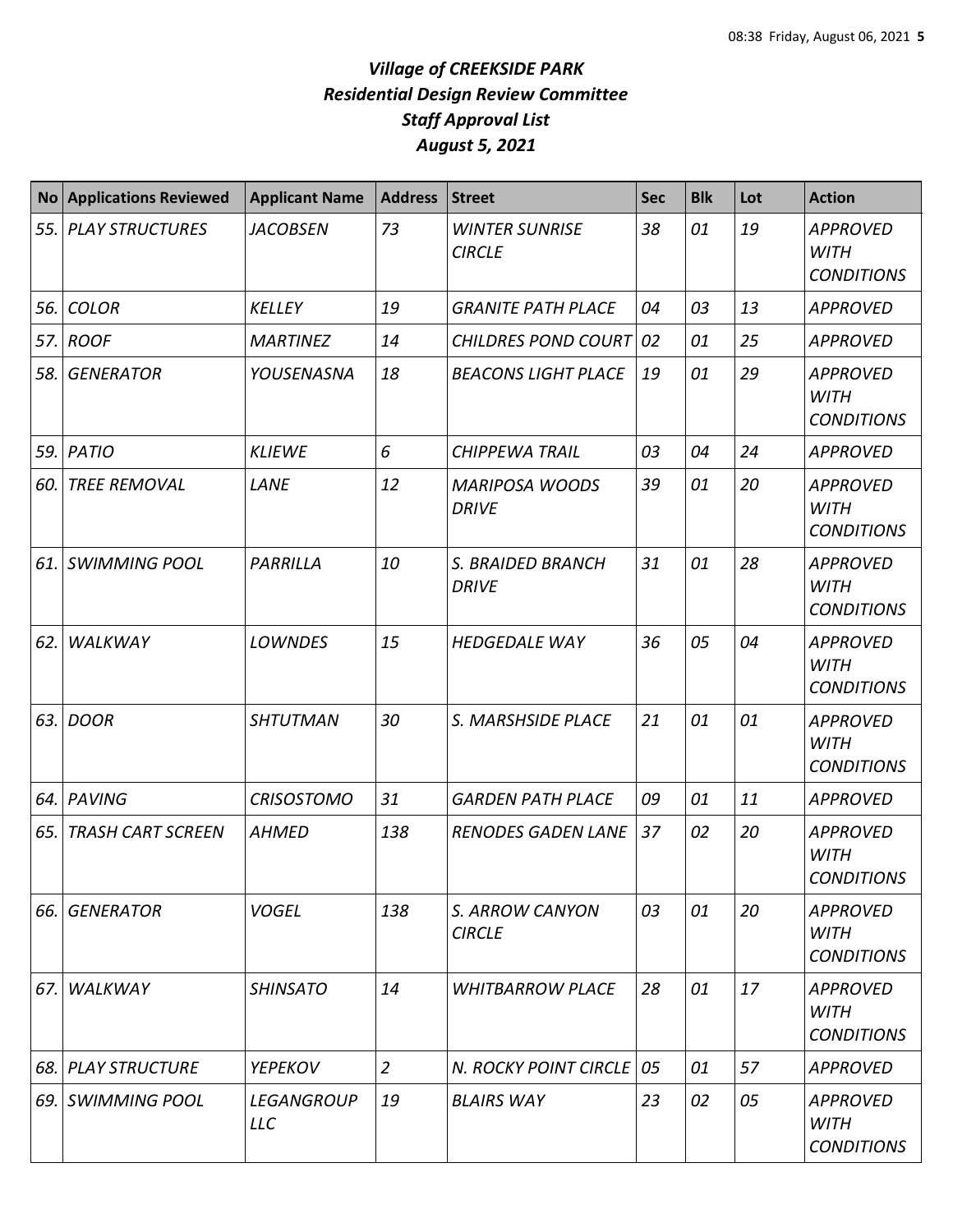| <b>No</b> | <b>Applications Reviewed</b> | <b>Applicant Name</b>           | <b>Address</b> | Street                            | <b>Sec</b> | <b>Blk</b> | Lot | <b>Action</b>                                       |
|-----------|------------------------------|---------------------------------|----------------|-----------------------------------|------------|------------|-----|-----------------------------------------------------|
| 70.       | <b>SUMMER KITCHEN</b>        | <b>LEGANGROUP</b><br><b>LLC</b> | 19             | <b>BLAIRS WAY</b>                 | 23         | 02         | 05  | <b>APPROVED</b><br><b>WITH</b><br><b>CONDITIONS</b> |
| 71.       | <b>PATIO COVER</b>           | <b>LEGANGROUP</b><br><b>LLC</b> | 19             | <b>BLAIRS WAY</b>                 | 23         | 02         | 05  | <b>APPROVED</b><br><b>WITH</b><br><b>CONDITIONS</b> |
| 72.       | <b>COLOR</b>                 | <b>GOMSAN LLC</b>               | 198            | <b>BAUER POINT CT</b>             | 06         | 01         | 63  | <b>APPROVED</b>                                     |
| 73.       | <b>OUTDOOR BATH</b>          | <b>CARRERA</b>                  | 58             | S. WATERBRIDGE DR                 | 29         | 01         | 12  | <b>APPROVED</b><br><b>WITH</b><br><b>CONDITIONS</b> |
| 74.       | <b>FENCE</b>                 | <b>NUGENT</b>                   | 50             | N. ROCKY POINT CIRCLE             | 05         | 01         | 45  | <b>APPROVED</b>                                     |
| 75.       | <b>SWIMMING POOL</b>         | <b>SIGWARTH</b>                 | 27             | <b>BIRCH CANOE DRIVE</b>          | 21         | 03         | 06  | <b>APPROVED</b><br><b>WITH</b><br><b>CONDITIONS</b> |
| 76.       | <b>SUMMER KITCHEN</b>        | <b>SIGWARTH</b>                 | 27             | <b>BIRCH CANOE DRIVE</b>          | 21         | 03         | 06  | <b>APPROVED</b><br><b>WITH</b><br><b>CONDITIONS</b> |
| 77.       | <b>FIREPLACE</b>             | <b>SIGWARTH</b>                 | 27             | <b>BIRCH CANOE DRIVE</b>          | 21         | 03         | 06  | <b>APPROVED</b><br><b>WITH</b><br><b>CONDITIONS</b> |
| 78.       | PERGOLA                      | <b>SIGWARTH</b>                 | 27             | <b>BIRCH CANOE DRIVE</b>          | 21         | 03         | 06  | <b>APPROVED</b><br><b>WITH</b><br><b>CONDITIONS</b> |
| 79.       | <b>ROOM ADDITION</b>         | <b>FERNANDEZ</b>                | 170            | S. THATCHER BEND<br><b>CIRCLE</b> | 36         | 01         | 03  | <b>APPROVED</b><br><b>WITH</b><br><b>CONDITIONS</b> |
| 80.       | <b>SWIMMING POOL</b>         | <b>FERNANDEZ</b>                | 170            | S. THATCHER BEND<br><b>CIRCLE</b> | 36         | 01         | 03  | <b>APPROVED</b><br><b>WITH</b><br><b>CONDITIONS</b> |
| 81.       | <b>PATIO COVER</b>           | <b>FERNANDEZ</b>                | 170            | S. THATCHER BEND<br><b>CIRCLE</b> | 36         | 01         | 03  | <b>APPROVED</b><br><b>WITH</b><br><b>CONDITIONS</b> |
| 82.       | PERGOLA                      | <b>FERNANDEZ</b>                | 170            | S. THATCHER BEND<br><b>CIRCLE</b> | 36         | 01         | 03  | <b>APPROVED</b><br><b>WITH</b><br><b>CONDITIONS</b> |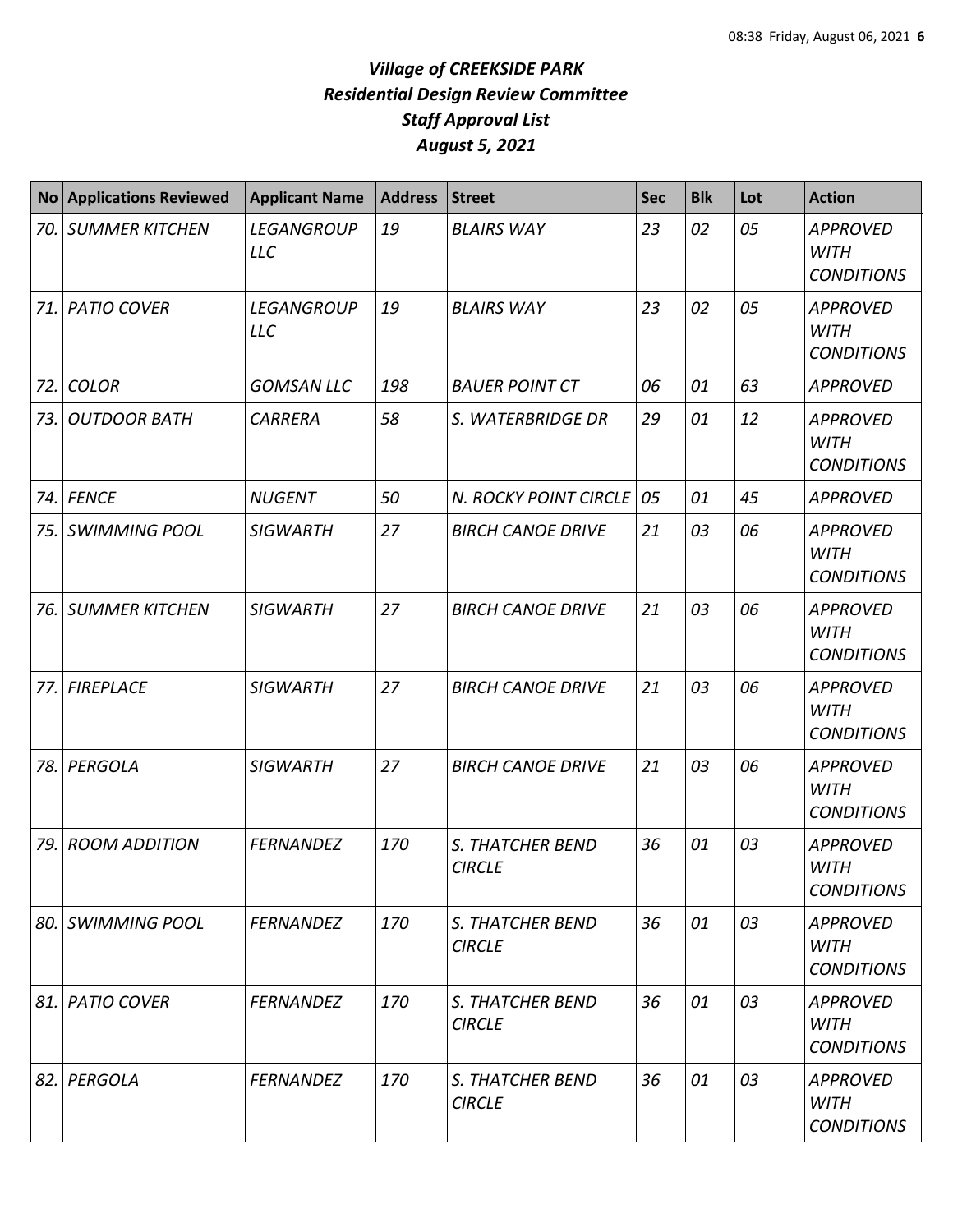| <b>No</b> | <b>Applications Reviewed</b> | <b>Applicant Name</b> | <b>Address</b> | <b>Street</b>                           | <b>Sec</b> | <b>Blk</b> | Lot | <b>Action</b>                                       |
|-----------|------------------------------|-----------------------|----------------|-----------------------------------------|------------|------------|-----|-----------------------------------------------------|
| 83.       | PERGOLA                      | <b>FERNANDEZ</b>      | 170            | S. THATCHER BEND<br><b>CIRCLE</b>       | 36         | 01         | 03  | <b>APPROVED</b><br><b>WITH</b><br><b>CONDITIONS</b> |
| 84. l     | <b>SUMMER KITCHEN</b>        | <b>FERNANDEZ</b>      | 170            | S. THATCHER BEND<br><b>CIRCLE</b>       | 36         | 01         | 03  | <b>APPROVED</b><br><b>WITH</b><br><b>CONDITIONS</b> |
| 85.       | <b>FIREPIT</b>               | <b>FERNANDEZ</b>      | 170            | S. THATCHER BEND<br><b>CIRCLE</b>       | 36         | 01         | 03  | <b>APPROVED</b><br><b>WITH</b><br><b>CONDITIONS</b> |
| 86.       | <b>PATIO COVER</b>           | <b>ALVARADO</b>       | $\overline{7}$ | <b>BAY MILLS PLACE</b>                  | 08         | 02         | 08  | <b>APPROVED</b><br><b>WITH</b><br><b>CONDITIONS</b> |
| 87.       | <b>PATIO COVER</b>           | <b>ALVARADO</b>       | $\overline{z}$ | <b>BAY MILLS PLACE</b>                  | 08         | 02         | 08  | <b>APPROVED</b><br><b>WITH</b><br><b>CONDITIONS</b> |
| 88.       | <b>POOL BATH</b>             | <b>ALVARADO</b>       | $\overline{7}$ | <b>BAY MILLS PLACE</b>                  | 08         | 02         | 08  | <b>APPROVED</b><br><b>WITH</b><br><b>CONDITIONS</b> |
| 89.       | <b>SUMMER KITCHEN</b>        | <b>ALVARADO</b>       | $\overline{z}$ | <b>BAY MILLS PLACE</b>                  | 08         | 02         | 08  | <b>APPROVED</b><br><b>WITH</b><br><b>CONDITIONS</b> |
| 90.       | <b>GENERATOR</b>             | <b>KILGORE</b>        | 122            | W. CRESTA BEND<br><b>PLACE</b>          | 18         | 01         | 47  | <b>APPROVED</b><br><b>WITH</b><br><b>CONDITIONS</b> |
| 91.       | <b>SWIMMING POOL</b>         | <b>SCHILLECI</b>      | 10             | <b>BLUE VIOLET COURT</b>                | 22         | 02         | 21  | <b>APPROVED</b><br><b>WITH</b><br><b>CONDITIONS</b> |
|           | 92. SUMMER KITCHEN           | <b>SCHILLECI</b>      | 10             | <b>BLUE VIOLET COURT</b>                | 22         | 02         | 21  | <b>APPROVED</b><br><b>WITH</b><br><b>CONDITIONS</b> |
| 93.       | <b>FIREPIT</b>               | <b>SCHILLECI</b>      | 10             | <b>BLUE VIOLET COURT</b>                | 22         | 02         | 21  | <b>APPROVED</b><br><b>WITH</b><br><b>CONDITIONS</b> |
| 94.       | <b>FENCE</b>                 | <b>STARKWEATHER</b>   | 135            | <b>E. JAGGED RIDGE</b><br><b>CIRCLE</b> | 14         | 05         | 24  | <b>APPROVED</b><br><b>WITH</b><br><b>CONDITIONS</b> |